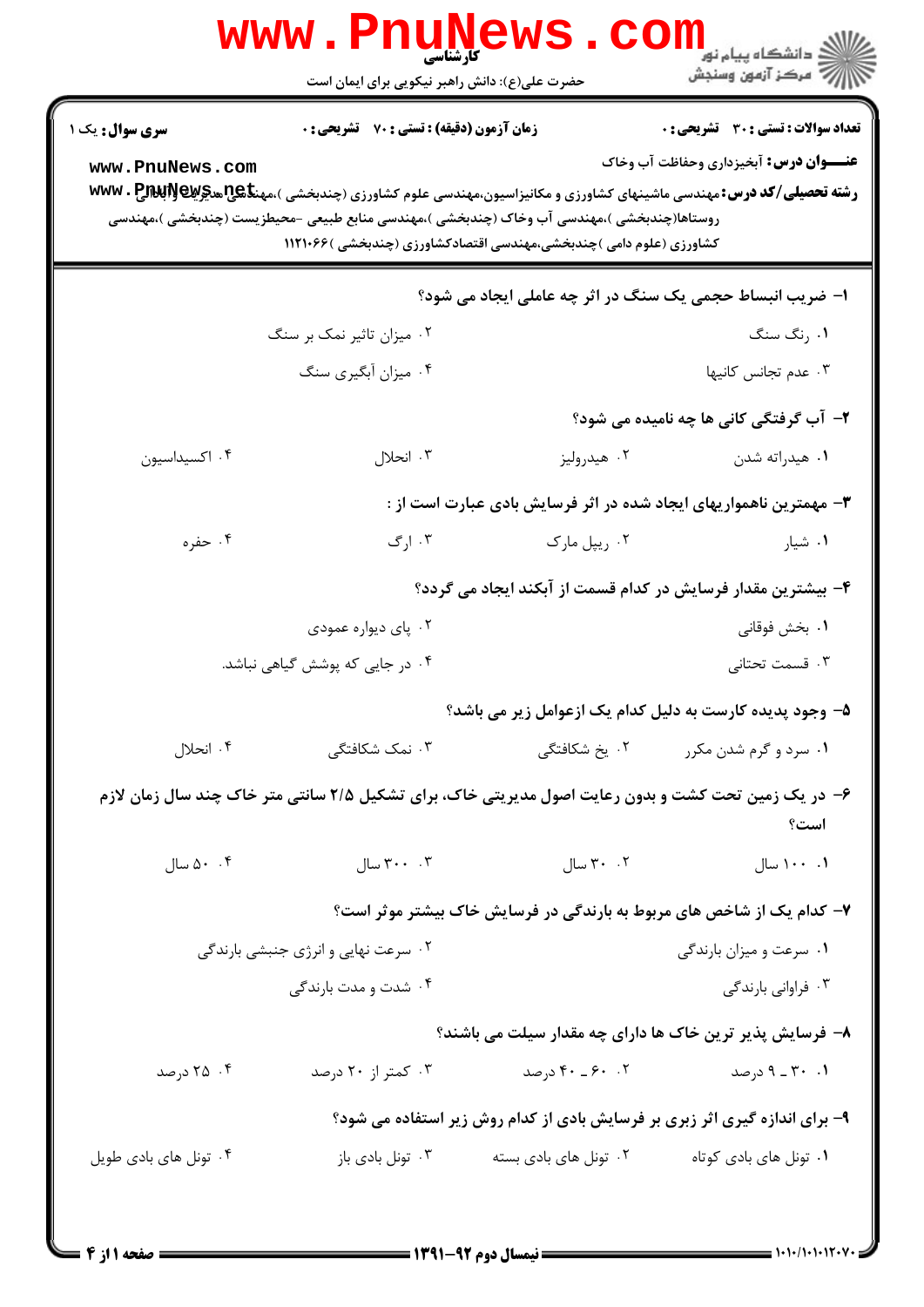|                                                                         | <b>WWW</b><br>کار شناسی<br>حضرت علی(ع): دانش راهبر نیکویی برای ایمان است |                                                                                                                                                                                                                                                                                                                          | ڪ دانشڪاه پيام نور<br><mark>√</mark> مرڪز آزمون وسنڊش |  |
|-------------------------------------------------------------------------|--------------------------------------------------------------------------|--------------------------------------------------------------------------------------------------------------------------------------------------------------------------------------------------------------------------------------------------------------------------------------------------------------------------|-------------------------------------------------------|--|
| <b>سری سوال :</b> ۱ یک                                                  | زمان آزمون (دقیقه) : تستی : 70 گشریحی : 0                                |                                                                                                                                                                                                                                                                                                                          | <b>تعداد سوالات : تستی : 30 ٪ تشریحی : 0</b>          |  |
| www.PnuNews.com                                                         |                                                                          | <b>رشته تحصیلی/کد درس:</b> مهندسی ماشینهای کشاورزی و مکانیزاسیون،مهندسی علوم کشاورزی (چندبخشی )،مهن <del>تا Q</del> یچ <del>، هایپ آو WW</del> v . P<br>روستاها(چندبخشی )،مهندسی آب وخاک (چندبخشی )،مهندسی منابع طبیعی -محیطزیست (چندبخشی )،مهندسی<br>کشاورزی (علوم دامی )چندبخشی،مهندسی اقتصادکشاورزی (چندبخشی )۱۱۲۱۰۶۶ | <b>عنـــوان درس:</b> آبخیزداری وحفاظت آب وخاک         |  |
|                                                                         |                                                                          | +۱- با استفاده از عکس های هوایی و بنچ مارک چه نوع فرسایشی را و در چه محل هایی می توان برآورد نمود؟                                                                                                                                                                                                                       |                                                       |  |
| ۰۲ فرسایش عمقی ــ تراکم آبکند کم                                        |                                                                          | ۰۱ فرسایش شیاری ـ تراکم آبکند زیاد                                                                                                                                                                                                                                                                                       |                                                       |  |
|                                                                         | ۰۴ فرسایش شیاری ـ تراکم آبکند کم                                         | ۰۳ فرسایش عمقی ـ تراکم آبکند زیاد                                                                                                                                                                                                                                                                                        |                                                       |  |
|                                                                         |                                                                          | 11- کدام یک از موارد زیر جزء بار معلق رودخانه می باشند؟                                                                                                                                                                                                                                                                  |                                                       |  |
| ۰۴ کربنات کلسیم                                                         | ۰۳ بی کربنات سدیم                                                        | ۰۲ کلوئیدهای آلی                                                                                                                                                                                                                                                                                                         | ۰۱ کلرور سدیم                                         |  |
| ۱۲– کدام پارامتر زیر را با استفاده از قانون استوکس می توان به دست آورد؟ |                                                                          |                                                                                                                                                                                                                                                                                                                          |                                                       |  |
|                                                                         | ۰۲ سرعت ترسیب بار معلق                                                   |                                                                                                                                                                                                                                                                                                                          | ۰۱ دبی رسوب بار معلق                                  |  |
|                                                                         | ۰۴ ضریب رسوب زایی                                                        |                                                                                                                                                                                                                                                                                                                          | ۰۳ غلظت رسوب رودخانه                                  |  |
|                                                                         |                                                                          | ۱۳- کدام یک از روشهای حفاظتی خاکهای جنگلی در شیب های ملایم می باشد؟                                                                                                                                                                                                                                                      |                                                       |  |
| ۰۴ پخش آب                                                               | ۰۳ پشته بندی متصل                                                        | ۰۲ جویچه های تراز                                                                                                                                                                                                                                                                                                        | ۰۱ ترانشه های تراز                                    |  |
|                                                                         |                                                                          | ۱۴- کدام یک از روشهای زیر برای حفظ زمین های مرتعی به کار می رود؟                                                                                                                                                                                                                                                         |                                                       |  |
| ۰۲ ترانشه تراز                                                          |                                                                          |                                                                                                                                                                                                                                                                                                                          | ۰۱ زهکش روباز                                         |  |
| ۰۴ حفظ و ازدياد هوموس خاک                                               |                                                                          |                                                                                                                                                                                                                                                                                                                          | ۰۳ جویچه های تراز                                     |  |
|                                                                         |                                                                          | ۱۵– کدام یک از روشهای زیر مبارزه مستقیم با فرسایش بادی <u>نمی</u> باشد؟                                                                                                                                                                                                                                                  |                                                       |  |
| ۰۲ افزایش زبری سطح زمین                                                 |                                                                          |                                                                                                                                                                                                                                                                                                                          | ۰۱ نگهداری پوشش محافظ بر روی سطح خاک                  |  |
|                                                                         | ۰۴ تثبیت ماسه های روان                                                   |                                                                                                                                                                                                                                                                                                                          | ۰۳ موانع ساختمانی                                     |  |
|                                                                         |                                                                          | ۱۶– استفاده از مالچ های نفتی در کدام مناطق مفید است؟                                                                                                                                                                                                                                                                     |                                                       |  |
| ۰۴ گرم و مرطوب                                                          | ۰۳ گرم و سوزان                                                           | ۰۲ سرد و معتدل                                                                                                                                                                                                                                                                                                           | ۰۱ سرد و خشک                                          |  |
|                                                                         |                                                                          | ۱۷– کدام یک از گزینه های زیر مهمترین پارامتر در هر حوضه آبریز است؟                                                                                                                                                                                                                                                       |                                                       |  |
|                                                                         | ۰۲ ظرفیت ذخیره آب در سطح زمین                                            |                                                                                                                                                                                                                                                                                                                          | ٠١ سرعت روان آب                                       |  |
|                                                                         | ۰۴ شیب زمین                                                              |                                                                                                                                                                                                                                                                                                                          | ۰۳ زمان تمرکز                                         |  |
|                                                                         |                                                                          |                                                                                                                                                                                                                                                                                                                          | 1۸- کدام یک از تراس های زیر را بدون شیب می سازند؟     |  |
| ۰۴ تراس های استاندارد                                                   | ۰۳ تراسهای ذخیره آب                                                      | ۰۲ تراس های سکویی                                                                                                                                                                                                                                                                                                        | ٠١ تراس هاى انحراف آب                                 |  |
| $\mathcal{L}$ if is $\sim$                                              |                                                                          | $\frac{1}{2}$ $\frac{1}{2}$ $\frac{1}{2}$ $\frac{1}{2}$ $\frac{1}{2}$ $\frac{1}{2}$ $\frac{1}{2}$ $\frac{1}{2}$ $\frac{1}{2}$ $\frac{1}{2}$ $\frac{1}{2}$ $\frac{1}{2}$ $\frac{1}{2}$ $\frac{1}{2}$ $\frac{1}{2}$ $\frac{1}{2}$ $\frac{1}{2}$ $\frac{1}{2}$ $\frac{1}{2}$ $\frac{1}{2}$ $\frac{1}{2}$ $\frac{1}{2}$      | $\equiv$ $\cdots$ $\cdots$                            |  |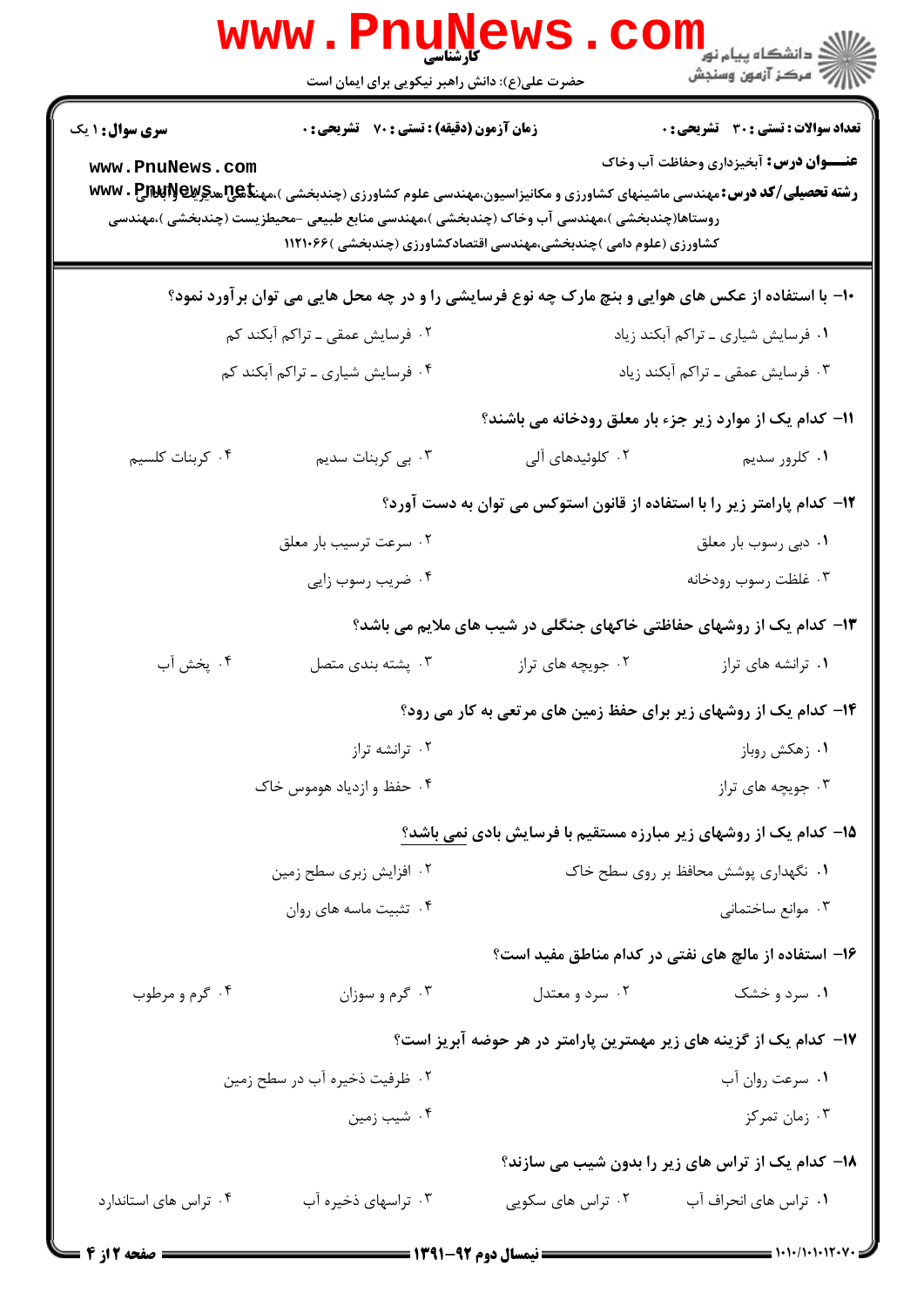|                                                                                                                                                                                                                                                                                                       | حضرت علی(ع): دانش راهبر نیکویی برای ایمان است                                                                    |             | ڪ دانشڪاه پيا <sub>م</sub> نور<br>۾ سرڪز آزمون وسنجش                                          |  |  |
|-------------------------------------------------------------------------------------------------------------------------------------------------------------------------------------------------------------------------------------------------------------------------------------------------------|------------------------------------------------------------------------------------------------------------------|-------------|-----------------------------------------------------------------------------------------------|--|--|
| <b>سری سوال :</b> ۱ یک<br>www.PnuNews.com                                                                                                                                                                                                                                                             | <b>زمان آزمون (دقیقه) : تستی : 70 گشریحی : 0</b>                                                                 |             | <b>تعداد سوالات : تستی : 30 ٪ تشریحی : 0</b><br><b>عنـــوان درس:</b> آبخیزداری وحفاظت آب وخاک |  |  |
| <b>رشته تحصیلی/کد درس:</b> مهندسی ماشینهای کشاورزی و مکانیزاسیون،مهندسی علوم کشاورزی (چندبخشی )،مهن <del>تا @U</del> NG و WWV . P<br>روستاها(چندبخشی )،مهندسی آب وخاک (چندبخشی )،مهندسی منابع طبیعی -محیطزیست (چندبخشی )،مهندسی<br>کشاورزی (علوم دامی )چندبخشی،مهندسی اقتصادکشاورزی (چندبخشی )۱۱۲۱۰۶۶ |                                                                                                                  |             |                                                                                               |  |  |
|                                                                                                                                                                                                                                                                                                       |                                                                                                                  |             | ۱۹- با کدام روش زیر می توان از ایجاد آبشار و بریده شدن سر آبکند جلوگیری کرد؟                  |  |  |
|                                                                                                                                                                                                                                                                                                       | ۰۲ احداث بند دایمی                                                                                               |             | ٠١. احداث بند موقت                                                                            |  |  |
|                                                                                                                                                                                                                                                                                                       | ۰۴ اصلاح مجاری فرعی                                                                                              |             | ۰۳ احداث بند حوضچه ای                                                                         |  |  |
| +۲- کدام یک از اقدامات زیر جهت کنترل حرکت بهمن می باشد؟                                                                                                                                                                                                                                               |                                                                                                                  |             |                                                                                               |  |  |
|                                                                                                                                                                                                                                                                                                       | ۰۲ عملیات زه کشی                                                                                                 |             | ۰۱ بانکت سازی                                                                                 |  |  |
|                                                                                                                                                                                                                                                                                                       | ۰۴ پل برف ها                                                                                                     |             | ۰۳ استفاده از میخ های چوبی                                                                    |  |  |
|                                                                                                                                                                                                                                                                                                       |                                                                                                                  |             | <b>۲۱</b> - عامل اصلی ریزش خاک چیست؟                                                          |  |  |
| ۰۴ لغزش                                                                                                                                                                                                                                                                                               | ۰۳ خزش                                                                                                           | ۰۲ جريان    | ۰۱ تخریب مکانیکی                                                                              |  |  |
|                                                                                                                                                                                                                                                                                                       |                                                                                                                  |             | ۲۲- در چه آب و هوایی وقوع خزش در خاک فراوان است؟                                              |  |  |
| ۰۴ خشک                                                                                                                                                                                                                                                                                                | ۰۳ مرطوب                                                                                                         | ۰۲ سرد      | ۰۱ معتدل                                                                                      |  |  |
|                                                                                                                                                                                                                                                                                                       | ۲۳- در شیب های حدود ۱۰ درجه و پوشیده از مواد ریز دانه رس و مارن و لایه ای از خاک ضخیم چه حرکاتی می تواند رخ دهد؟ |             |                                                                                               |  |  |
| ۰۴ ریزش                                                                                                                                                                                                                                                                                               | ۰۳ جريان                                                                                                         | ۰۲ لغزش     | ۰۱ خزش                                                                                        |  |  |
|                                                                                                                                                                                                                                                                                                       |                                                                                                                  |             | <b>۲۴</b> - کدام بخش زمین مناسب ترین شرایط را از نظر کمی برای ذخیره نمودن آب نافذ، داراست؟    |  |  |
| ۰۴ بخش کم عمق                                                                                                                                                                                                                                                                                         | ۰۳ بخش نیمه عمیق                                                                                                 | ۰۲ بخش عمیق | ۰۱ بخش سطحی                                                                                   |  |  |
|                                                                                                                                                                                                                                                                                                       |                                                                                                                  |             | ۲۵- در کدام یک از سفره های زیر فشار آب معمولاً بیشتر از فشار اتمسفر است؟                      |  |  |
| ۰۴ نیمه محصور                                                                                                                                                                                                                                                                                         | ۰۳ غیر محصور                                                                                                     | ۰۲ معلق     | ۰۱ محصور                                                                                      |  |  |
| ۲۶- در کدام یک از سفره های زیر زمینی مطالعات زمین شناسی ساختمانی با دقت بیشتری صورت می گیرد؟                                                                                                                                                                                                          |                                                                                                                  |             |                                                                                               |  |  |
|                                                                                                                                                                                                                                                                                                       | ۰۲ سفره های انحلالی                                                                                              |             | ۰۱ سفره های آبرفتی                                                                            |  |  |
|                                                                                                                                                                                                                                                                                                       | ۰۴ تمام سفره های زیر زمینی                                                                                       |             | ۰۳ سفره های سازند سخت                                                                         |  |  |
|                                                                                                                                                                                                                                                                                                       | ۲۷- اولین اقدامی که در مدیریت سفره های آب الزامی بوده و برنامه ریزی های بهره برداری حول آن می چرخد، چیست؟        |             |                                                                                               |  |  |
|                                                                                                                                                                                                                                                                                                       | ٢. محاسبه بيلان آب سفره                                                                                          |             | ۰۱ بررسی مواد آلاینده                                                                         |  |  |
|                                                                                                                                                                                                                                                                                                       | ۰۴ محاسبه بهره برداری مجاز                                                                                       |             | ۰۳ تهيه نقشه تغييرات هدايت الكتريكي                                                           |  |  |